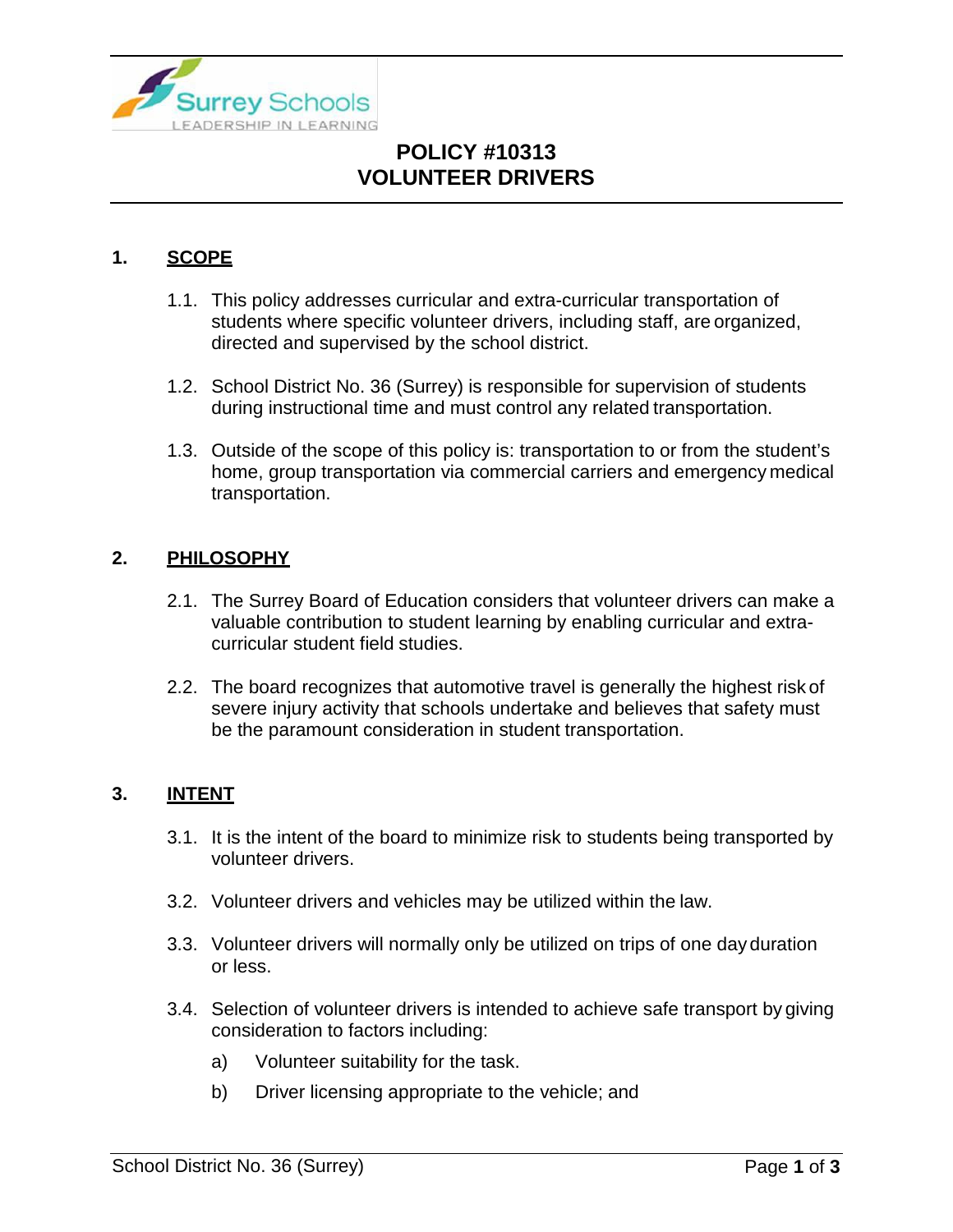

# **POLICY #10313 VOLUNTEER DRIVERS**

- c) Vehicle licensing, insurance and mechanical fitness.
- 3.5. Students and drivers with Learner ("L") drivers' licenses are strictly prohibited from transporting students during field studies.
- 3.6. Use of Novice ("N") drivers to transport students is not precluded, but is discouraged, as there are legal restrictions on their ability to transport passengers, and they are less experienced drivers. Parents of students being transported by Novice ("N") drivers must be made aware of this when consenting to the participation of their child in the field study. Parents of a Novice ("N") driver transporting other students must authorize this role.

The legal restrictions for Novice ("N") drivers are as follows:

- a) "N" sign must be displayed at the back of the car.
- b) Zero alcohol or drugs, including cannabis, in the driver's blood while driving.
- c) No hand-held or hands-free electronic devices.
- d) Limit of one (1) passenger. \*
	- \* To transport additional passengers, a supervisor aged 25 or older with a valid driver's license (class 1, 2, 3, 4 or 5) must accompany the driver. (Note: The restriction of one (1) passenger does not apply if the additional passengers are immediate family members of the driver.)
- 3.7. Orientation of volunteer drivers is to cover both the specific travel and general procedures relating to transporting students.
- 3.8. Documentation is to be retained on volunteer drivers, vehicles and students transported in accordance with standards established by district administration.
- 3.9. Insurance on the vehicle driven by the volunteer is the responsibility of the owner. The school district carries Excess Third Party Legal Liability Insurance to supplement the vehicle owner's insurance.
- 3.10. Societies which provide student transportation services are independent contractors responsible for the appropriate maintenance, licensing, insurance and operation of the bus by a driver appropriately licensed and operating according to law.